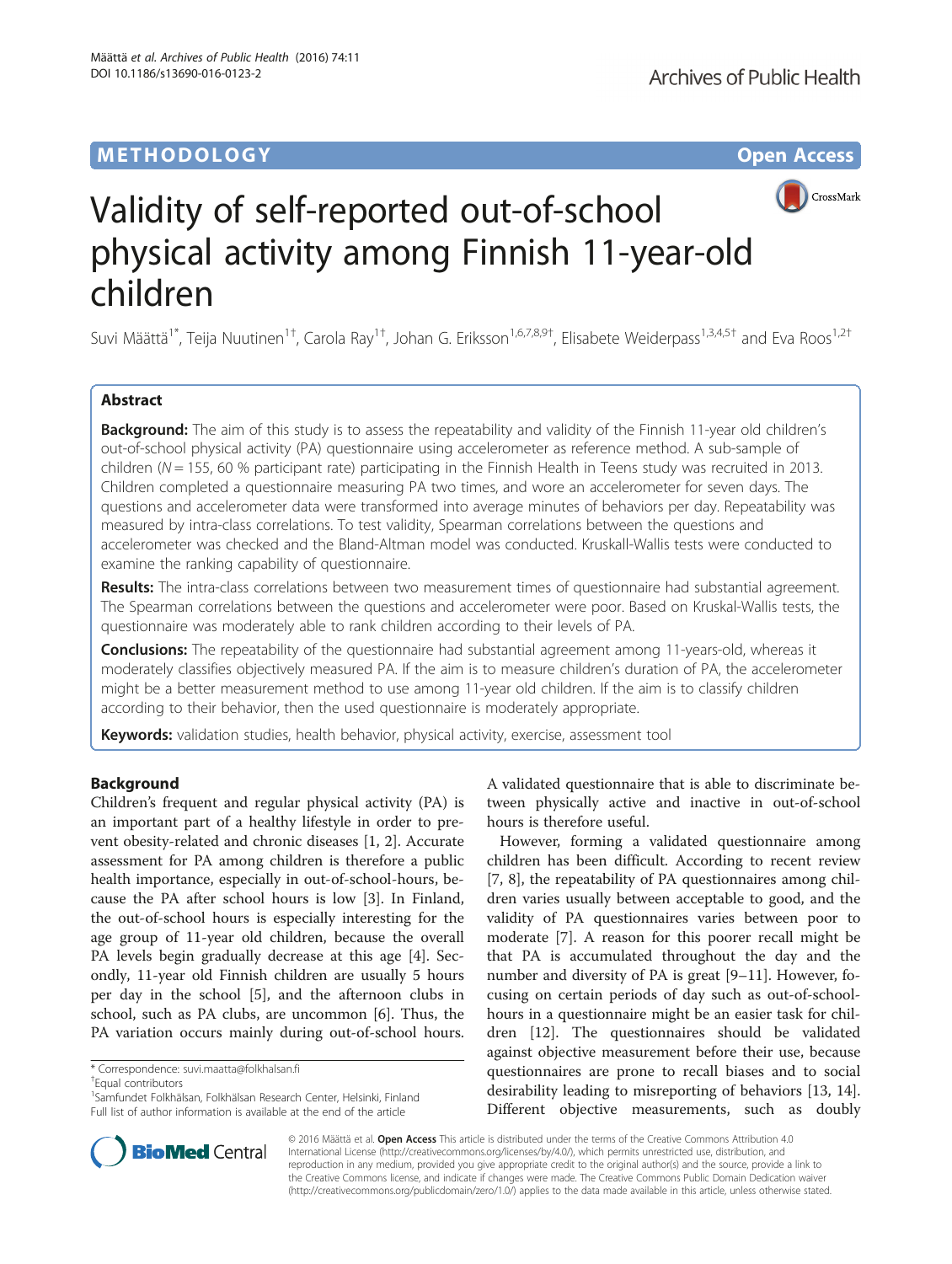labeled water, heart rate monitoring or accelerometers are used as golden standards for validating questionnaire [[7\]](#page-4-0). To free-living children, the accelerometer is considered less-burden compared to other methods [[15\]](#page-4-0) and the separation of out-of-school-hours from other time points is possible.

The aim of this research is to develop a reliable and valid questionnaire to measure out-of-school PA. Our specific aims were: 1) to test the re-test repeatability of children's out-of-school PA questionnaire; 2) to test the questionnaire's validity using an accelerometer as an objective measure and 3) to test if the questionnaire can correctly rank the 11-year old children according to the objectively measured PA in out-of-school-hours.

## Methods

## Study design

A convenience sample of children  $(N = 282)$  who were participating in the Finnish Health in Teens survey (Fin-HIT) was recruited during spring 2013. In total, 17 schools were contacted and of these schools, 12 schools participated in this sub-study.

After schools' willingness to participate, the parent and the child gave their informed consent to participate in this sub-study. The introductions of using accelerometer and completing diary for the participating children were given in a school lesson and in written form. The study was approved by the Coordinating Ethics Committee of the Helsinki and Uusimaa Hospital District.

## **Questionnaire**

The participating children completed an out-of-school PA questionnaire twice (approximately 30 days apart). Two out-of-school PA questions were asked. The out-ofschool PA was defined as moderate-to-vigorous PA (MVPA) that child was doing alone, in sport clubs, and with family or friends. PA in schools and during school trips were not asked to take into account. In the first question, children were asked to evaluate how many hours per week they were physically active in out-ofschool-hours (hours/per week). 10 response options were possible, ranging from 'one hour or less per week' to 'ten hours or more per week'. For the analyses, two types of variables were formed: a) the weekly MVPA was transformed into minutes and divided by seven to generate the average daily activity time (min/day) called as MVPA Duration (continuous variable), b) the average daily activity time was divided into the quartiles called as the quartiles of MVPA duration.

Secondly, children were asked to evaluate how many times they were physically active in their weekly out-ofschool-hours (times per week). 10 response options were possible, ranging from 'I'm not physically active at all' to 'seven times or more per week'. For the analyses, two

types of variables were formed: a) the continuous MVPA frequency based on the original answers, and b) the categorized MVPA frequency, which was recoded from the original variable so that answer options from 'never' to '1-3 times per month' was coded to 0.5. The other answer options were coded from 1 ('one time per week') to 7 ('seven time or more per week').

#### Accelerometer data management

MVPA was assessed by the Actigraph GTX3 (LLC, Florida, USA) accelerometer, an validated construct measure of MVPA [\[16](#page-4-0)]. The accelerometer was worn on the waist seven consecutive days except when in water. Actigraph data was analyzed by separating out-of-school-hours from the sleeping times and school times by Actilife 5.1. The epoch length was set at 15 seconds. Non-wear time was defined as 60 minutes of consecutive zeroes. We chose to use Evenson's cut-points [[17](#page-4-0)] which are recommended for use with school-aged children [[18\]](#page-4-0). That is, the cut-point for at least moderate activity is 2296 counts per minute [\[17](#page-4-0)].

A valid day for the analysis was defined as at least eight hours of data in the child's out-of-school-hours. Each child had to have four days of valid data with one weekend day. The total minutes of vigorous and moderate activity in out-of-school-hours indicated by the accelerometer were combined to form a moderate-tovigorous-activity measure (MVPA). The average minutes of MVPA in children's out-of-school-hours per day was calculated by dividing the total amount of MVPA in the selected four days by four.

#### Analysis

All the analyses were conducted by using SPSS software, version 19.0 (SPSS, Chicago USA). To test the repeatability of questions, intra-class correlations (ICC) with 95 % confidence intervals were calculated using a twoway random model with an absolute agreement type [[19\]](#page-4-0).

To test the validity, the self-reported daily MVPA duration and frequency were compared to the accelerometer MVPA minutes and by calculating the Spearman's correlations with 95 % confidence intervals [[20](#page-4-0)]. Bland-Altman plots with 95 % limits of agreement were calculated to measure the agreement between and within average daily MVPA duration (min/day) according to the questionnaire and the average daily MVPA (min/ day) according to the accelerometer.

The Kruskal-Wallis tests with pairwise comparisons using the Dunn-Bonferroni correction were done for testing if the questionnaire was able to categorize children according to their levels of MVPA. The objectively measured MVPA was compared separately to a) the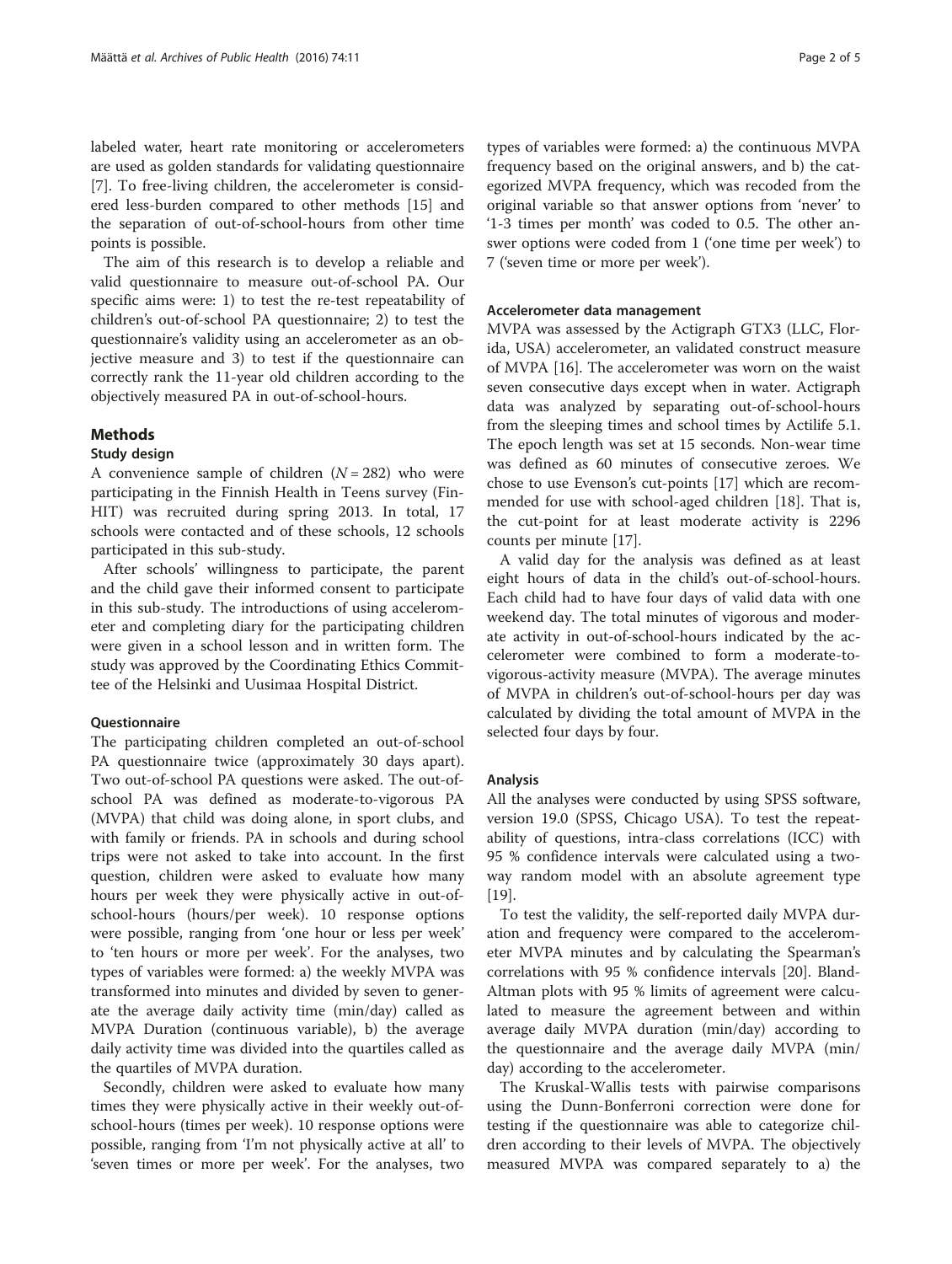quartiles of self-reported MVPA duration and b) to the categorized self-reported MVPA frequency.

### Results

Sample characteristics are presented in Table 1. In total, 171 children (60 % of invited children) were willing to participate in this sub-study. Of these children 16 were not in school, when the introduction on using the accelerometer was given. Therefore, a total of 155 children (93 girls) wore accelerometer. The average time of wearing the accelerometer per day in out-of-school-hours was 10.6 hours (variation between 8.5 –12.5 h).

The ICC of MVPA duration was .65 and MVPA frequency .64. The Spearman correlation between the accelerometer-measured MVPA and MVPA duration was .25. The Spearman correlation between the accelerometermeasured MVPA and MVPA frequency was .25.

The Bland-Altman plot of MVPA (plot not shown) shows a variation between the MVPA measured by accelerometer and MVPA duration measured by questionnaire. The mean difference between two measurement methods were - 6.3 minutes, but there was no proportional bias indicating the level of agreement (t-value -.648, p-value .52).

Fig. [1](#page-3-0) shows the box-and-whisker plots describing the results of the Kruskal-Wallis tests. The lowest quartile of children according to the MVPA duration (Fig. [1a](#page-3-0)) question had less MVPA minutes according to accelerometer than the highest quartile of children  $(H(3) = 8.256, p-value .041)$ . Pairwise comparisons found no significant differences between the quartiles. The children (Fig. [1b](#page-3-0)), who reported being less frequently physically active, had less MVPA minutes

according to accelerometer than the children, who answered more frequent PA  $(H(6) = 17.483, p-value$ .008). Pairwise comparisons indicated that there was a significant difference between groups of 2 and 7 (difference = −49.32 minutes, adjusted p-value .020).

### **Discussion**

The present study identified that the repeatability of children's out-of-school PA questionnaire was substantial [\[21\]](#page-4-0), and the validity was poor [\[20](#page-4-0)]. The Bland-Altman plot of PA did not display any proportional bias indicating level of agreement between two measurements. The questionnaire categorized correctly the 11 year old children according to the objectively measured MVPA.

The repeatability of this questionnaire was similar to those from other studies that have been conducted in school-aged children [[7, 8](#page-4-0)], but slightly better than in another questionnaire focusing on the out-of-school timeframe [[22\]](#page-4-0). 11-year-old Finnish children's PA activities in out-of-school-hours usually happen in regular trainings that are hold at similar frequency and duration after school-hours. Therefore, children can easily recall of their PA duration and frequency.

The validity correlation is in line with other validation studies focusing on out-of-school timeframe [[7](#page-4-0), [22\]](#page-4-0), and lower than in many PA questionnaires that have not focused in certain timeframe [[7, 22\]](#page-4-0). The explanation for poor correlation might be that the accelerometer measures the exact duration of activity in minutes whereas the questionnaire measures children's comprehension of activities in hours. Thus, for each one hour 'training' or 'exercising,' the accelerometer measures the exact

Table 1 Sample characteristics of 11-year old participants in validation study

|                                                                   |                                                    | N   | Missing values | Median | Lower quartile -Upper quartile |
|-------------------------------------------------------------------|----------------------------------------------------|-----|----------------|--------|--------------------------------|
| Accelerometer MVPA <sup>1</sup> (min/day)                         |                                                    |     |                |        |                                |
|                                                                   | MVPA <sup>1</sup>                                  | 126 | 29             | 43.00  | $34.32 - 56.25$                |
| Self-reported MVPA <sup>1</sup> (min/day)<br>in measuring time 1. |                                                    |     |                |        |                                |
|                                                                   | $MVPA1$ duration (min/day)                         | 149 | 6              | 60.00  | $42.85 - 77.14$                |
|                                                                   | MVPA <sup>1</sup> frequency (0.5 – 7) <sup>2</sup> | 151 | $\overline{4}$ | 5      | $4 - 6$                        |
| Self-reported MVPA <sup>1</sup> (min/day)<br>in measuring time 2. |                                                    |     |                |        |                                |
|                                                                   | $MVPA1$ duration (min/day)                         | 153 | 2              | 60.00  | $42.86 - 77.14$                |
|                                                                   | $1^{st}$ quartile (8.00 – 42.86 min/day)           | 44  |                | 34.29  |                                |
|                                                                   | $2^{nd}$ quartile (42.9 – 60.00 min/day)           | 47  |                | 51.43  |                                |
|                                                                   | $3^{rd}$ quartile(60.00 – 77.14 min/day)           | 30  |                | 68.57  |                                |
|                                                                   | $4^{th}$ quartile(77.15 - 86.00 min/day)           | 32  |                | 85.71  |                                |
|                                                                   | MVPA <sup>1</sup> frequency (0.5 -7) <sup>2</sup>  | 155 | $\Omega$       | 5      | $4 - 7$                        |

<sup>1</sup> PA=Physical activity

<sup>2</sup> Answer options from not at all to one to three times per week coded as 0.5, answer options from one time per week to seven times per week or more coded from 1 to 7.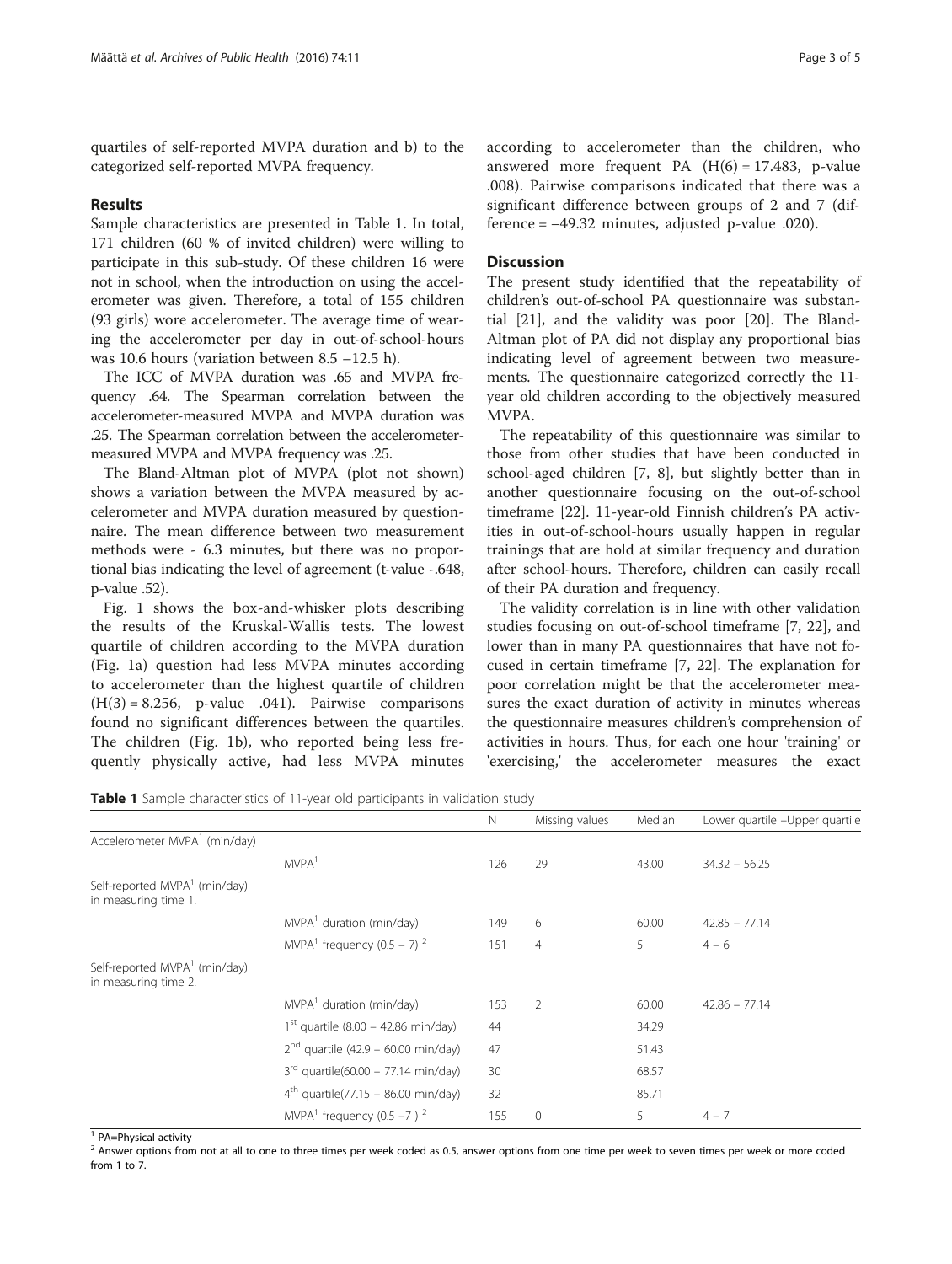<span id="page-3-0"></span>

number of minutes in actual PA, whereas children report the entire hour (i.e. time in actual PA, breaks and rest periods combined). It might also be that one week timeframe was too long to recall. The questions could have been asked separately for weekdays and weekends to provide more accurate information. In addition, the accelerometer data was only collected over one week, and this measured week may not be a representative week, whereas the questionnaire measures the habitual activity. Future studies might need to include objective measurement in their protocols beside the self-report to avoid the miss-reporting.

The questionnaire had a moderate capability to categorize a group of children according to their MVPA levels. The children, who reported more MVPA frequency and duration, had more objectively measured MVPA. Based on this finding, the questionnaire is therefore able to discriminate between physically active and physically inactive, in out-ofschool hours. This finding might be beneficial for future large-scale population level studies that might not be able to conduct objective measurements, but also for the health promotion practitioners, who can discriminate children's activity levels with the help of two questions.

This study has some limitations. The difference between two measurement times of questionnaire was large, which might have had impact on the repeatability of questionnaire. In addition, the use of certain cut-off point is a possible cause for disagreement when compared with other PA estimates such as self-reports. However, the chosen cut-points are recommended to use for this age group [[18](#page-4-0)]. Only two dimensions (frequency and duration) of PA were validated in this study. The weakness of this study was that questions about the type and the intensity of PA were not included in the questionnaire.

The strength of this study was that the repeatability and validity of the questionnaire was tested by conducting several analyses conducting both individual and group-level

comparison between the measures. The second strength of this study was that it examined the validity and reliability of PA focusing in out-of-school timeframe. This timeframe in Finnish context is important, because the most of variation in children's activities happen at that time. In addition, this questionnaire as consisting only of two questions does not require too much attention from children. Shortness of questionnaire benefits also future studies and health practitioners.

#### Conclusions

The repeatability of the questionnaire is substantial, whereas the validity is poor. If the aim is to classify children according to their behavior, the questionnaire is moderately appropriate.

#### Competing interests

None of the authors have any financial or competing interests to declare.

#### Authors' contributions

SM carried out the statistical analyses, participated in the design of the study and drafted the manuscript. TN, CR and JGE participated in the design of the study and helped to draft the manuscript. EW conceived of the Finnish Health in Teens survey, participated in the design of the Finnish Health in Teens validation study and helped to draft the manuscript. ER conceived of the Finnish Health in Teens validation study, and participated in its design and coordination and helped to draft the manuscript. All authors read and approved the final manuscript.

#### Acknowledgements

The authors thank all the schools studied, the children and their parents for their participation in the study. The present study was financially supported by the Folkhälsan Research Centre, the Academy of Finland under Grant (250704), the Medicinska Understödsförening Liv och Hälsa, and the Yrjö Jahnsson Foundation.

#### Author details

1 Samfundet Folkhälsan, Folkhälsan Research Center, Helsinki, Finland. <sup>2</sup>Department of Public Health, University of Helsinki, Helsinki, Finland. <sup>3</sup>Department of Community Medicine, Faculty of Health Sciences, UiT The Arctic University of Norway, Tromsø, Norway. <sup>4</sup>Department of Research Cancer Registry of Norway, Oslo, Norway. <sup>5</sup> Department of Medical Epidemiology and Biostatistics, Karolinska Institutet, Stockholm, Sweden. <sup>6</sup>Department of Chronic Disease Prevention, National Institute for Health and